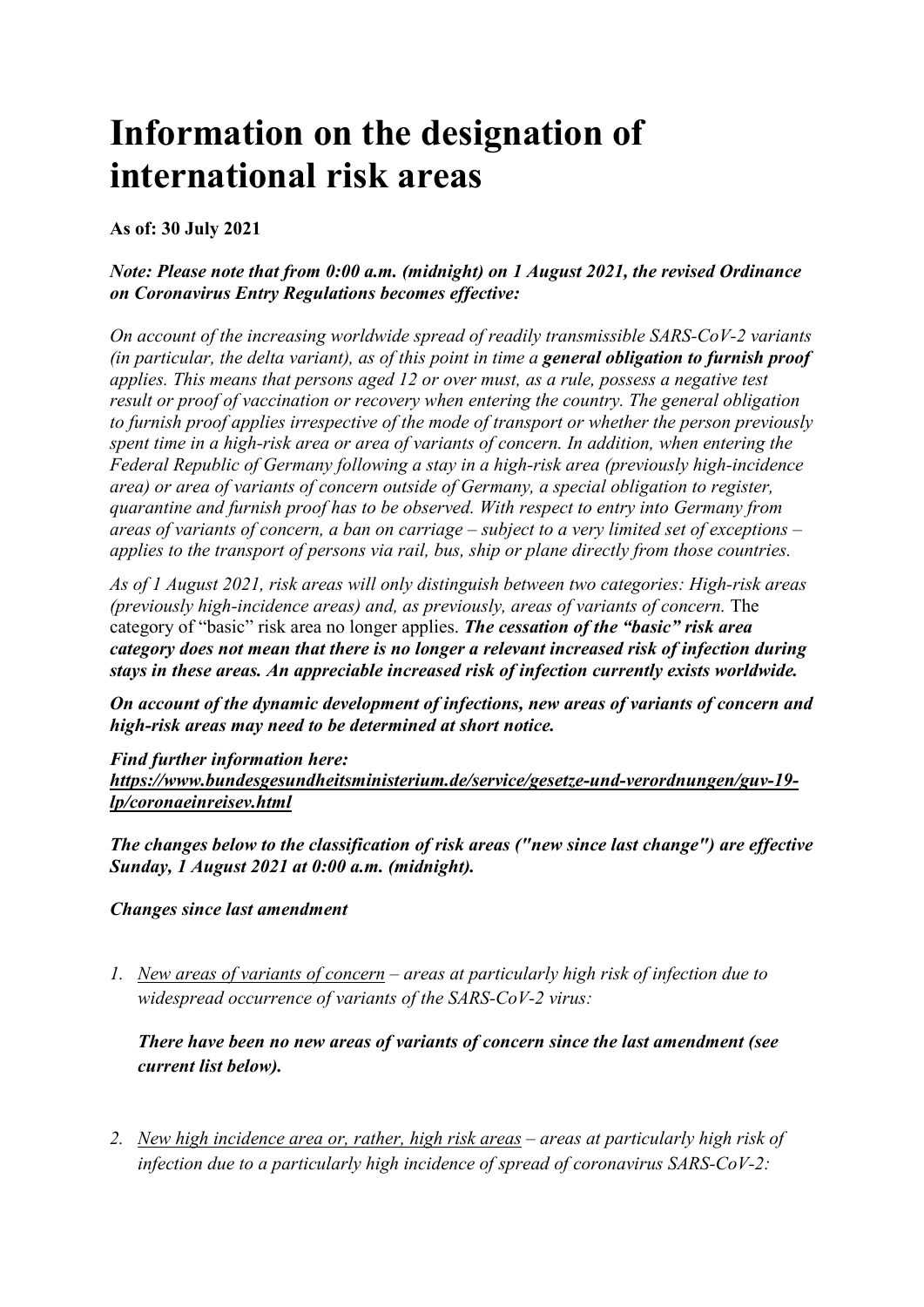*Andorra is now considered a high incidence area or, rather, high risk area (no longer a basic risk area).*

*Botswana is now considered a high incidence area or, rather, high risk area (no longer an area of variants of concern).*

*Eswatini is now considered a high incidence area or, rather, high risk area (no longer an area of variants of concern).*

*Lesotho is now considered a high incidence area or, rather, high risk area (no longer an area of variants of concern).*

*Malawi is now considered a high incidence area or, rather, high risk area (no longer an area of variants of concern).*

*Mozambique is now considered a high incidence area or, rather, high risk area (no longer an area of variants of concern).*

*Namibia is now considered a high incidence area or, rather, high risk area (no longer an area of variants of concern).*

*Zambia is now considered a high incidence area or, rather, high risk area (no longer an area of variants of concern).*

*Zimbabwe is now considered a high incidence area or, rather, high risk area (no longer an area of variants of concern).*

*South Africa is now considered a high incidence area or, rather, high risk area (no longer an area of variants of concern).*

#### *3. Regions no longer considered as risk areas:*

#### *The Dominican Republic is no longer considered a risk area.*

Classification as a risk area is the result of a joint analysis and decision-making process by the Federal Ministry of Health, the Federal Foreign Office and the Federal Ministry of the Interior, Building and Community.

The countries/regions listed below are designated as currently presenting an increased risk of infection with SARS-CoV-2. In brackets, you will find the date from which the region was classified as a risk area.

Persons entering by **plane** must – irrespective of whether or not they spent time in a risk area – present a negative test result or proof of vaccination or proof of recovery to their carrier prior to departure.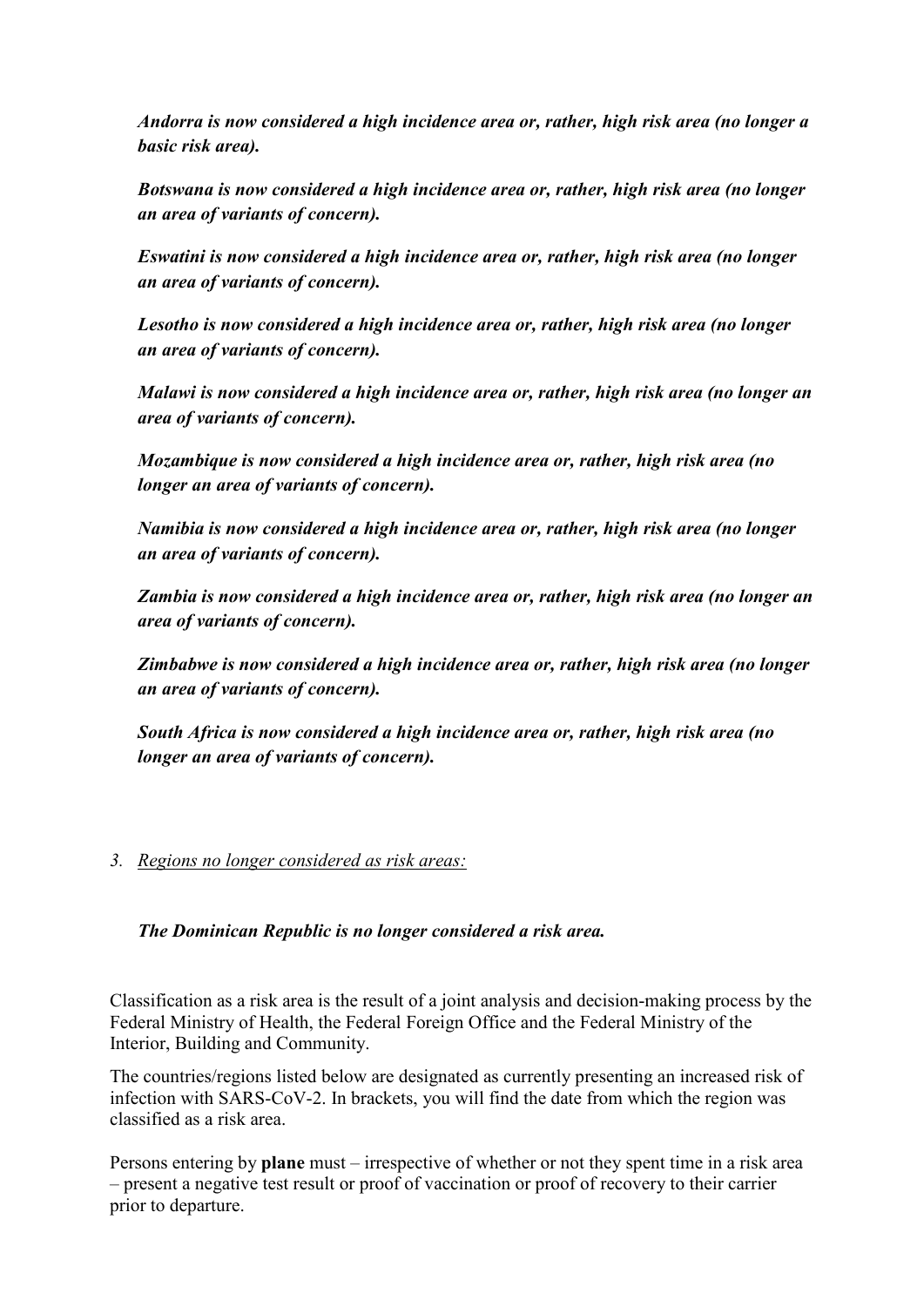**General obligation to furnish proof (NEW as of 0:00 a.m. on 1 August 2021):** When entering the country, all travellers aged 12 or over must present a negative test result or proof of vaccination or recovery. Special rules apply to commuters.

Persons who **have spent time in one of the risks areas listed below within the 10 days prior to entering the Federal Republic of Germany**, must follow specific regulations.

- **Registration required:** Travellers who spent time in a risk area are obliged to fill out the **digital registration on entry** at [https://www.einreiseanmeldung.de](https://www.einreiseanmeldung.de/) and carry the confirmation with them when entering the country. The confirmation will be checked by the carrier and may also be checked by the Federal Police within the framework of its responsibilities as a border control agency.
- **Obligation to furnish proof:** Travellers who spent time in a high-incidence area or, rather, high-risk area, must carry with them a test result or proof of vaccination or recovery and, if demanded by the carrier, present such proof for the purpose of carriage. In case of a stay in an area of variants of concern, only a test result is admitted. If entering Germany following a stay in a basic risk area, travellers must be in possession of a negative test result or proof of vaccination or proof of recovery within 48 hours of entry. **(This ceases to be effective as of 0:00 a.m. on 1 August 2021).**
- The proof must be uploaded via the travel portal at [https://einreiseanmeldung.de.](https://einreiseanmeldung.de/#https://einreiseanmeldung.de/)
- **Obligation to quarantine:** Travellers who have spent time in a risk area, must make their way directly to their home – or other place of accommodation at the destination – upon arrival and remain isolated there for a period of ten days (home quarantine). Persons who have spent time in an area of variants of concern prior to entry, must quarantine for 14 days.
- **Ending quarantine:** Quarantine at home **may be ended prematurely or does not have to be started** if proof of recovery, proof of vaccination or a negative test result is submitted via the Federal Republic of Germany entry portal [https://www.einreiseanmeldung.de.](https://www.einreiseanmeldung.de/#/) Quarantine can be ended in each case from the time the negative test result has been submitted. If you have spent time in a **high incidence area or, rather, high risk area** prior to entry, the relevant test may **not be conducted earlier than five days** after entry. Following a stay in an **area of variants of concern**, the duration of **quarantine may not be shortened**.
- No determination according to section 4 (2) sentence 5 of the Ordinance on Coronavirus Entry Regulations has been made by the RKI stating that a specific vaccine is sufficiently effective against a virus variant for the area to be classed an area of variants of concern **There is therefore no exemption from the obligation to quarantine in effect for persons who have been fully vaccinated**
- For travellers entering Germany from so-called areas of virus variants of concern, a **ban on carriage** applies to the transport of persons from those countries into Germany by rail, bus, ship or plane.

#### **Special agreements under section 6 (2) sentence 1 number 2 of the Ordinance on Coronavirus Entry Regulations between the Federal Republic of Germany and national governments on site:**

• Currently no agreements within the meaning of section 6 (2) sentence 1 number 2 of the Ordinance on Coronavirus Entry Regulations exist with other countries.

#### **For more information on the foregoing obligations, exemptions and requirements regarding the relevant proof, go to:**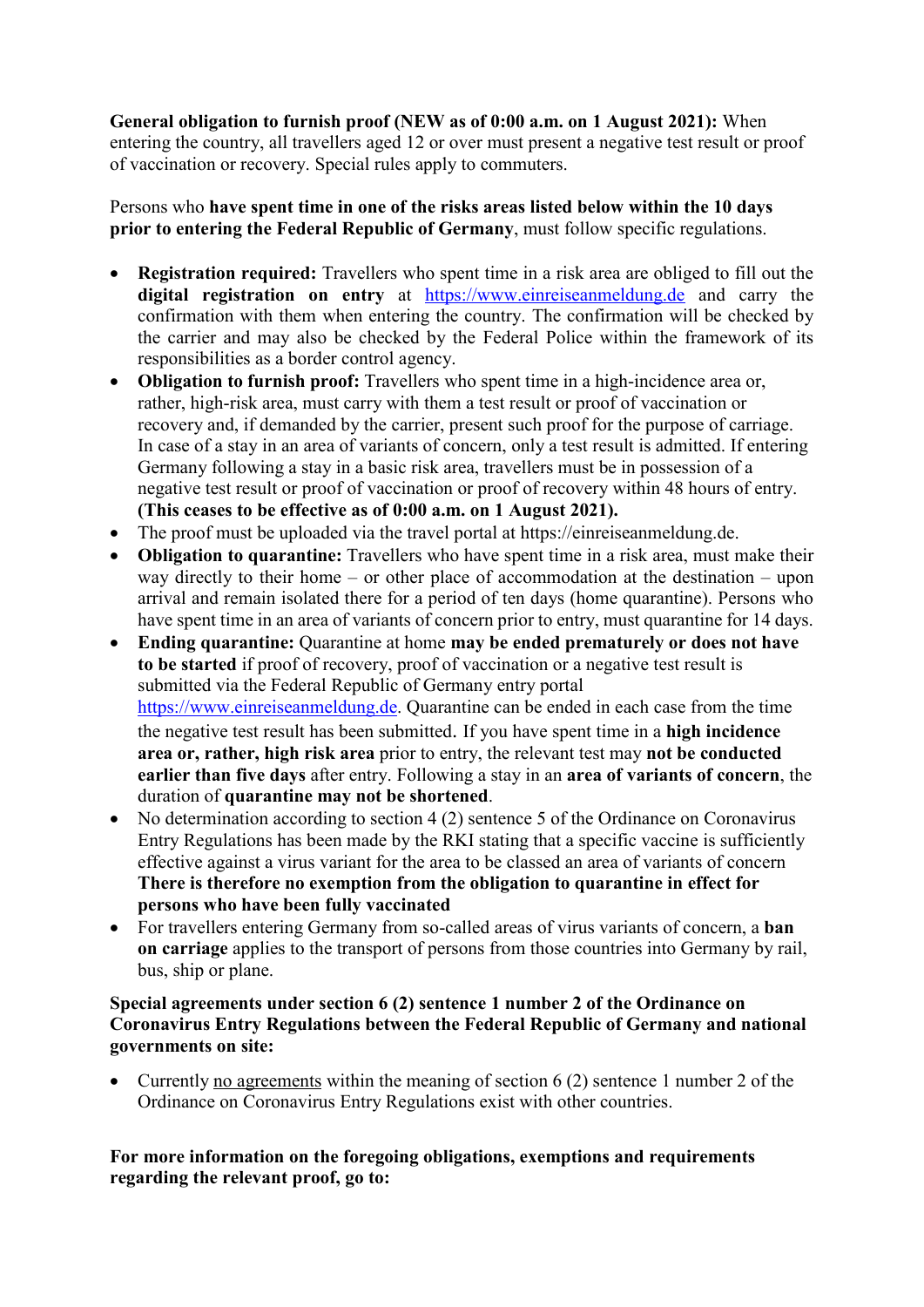[https://www.bundesgesundheitsministerium.de/service/gesetze-und-verordnungen/guv-19](https://www.bundesgesundheitsministerium.de/service/gesetze-und-verordnungen/guv-19-lp/coronaeinreisev.html) [lp/coronaeinreisev.html](https://www.bundesgesundheitsministerium.de/service/gesetze-und-verordnungen/guv-19-lp/coronaeinreisev.html)

**For additional information on the recognition of diagnostic tests for SARS-CoV-2 for persons arriving in Germany from risk areas, go to:**

[https://www.rki.de/DE/Content/InfAZ/N/Neuartiges\\_Coronavirus/Tests.html](https://www.rki.de/DE/Content/InfAZ/N/Neuartiges_Coronavirus/Tests.html)

**Please note: The Federal Government** examines, on an ongoing basis, the extent to which areas are to be classified as risk areas. As a result, this list can be modified at short notice and, above all, may be extended.

The existing travel and safety advisories by the Federal Foreign Office (https://www.auswaertiges-amt.de/de/ReiseUndSicherheit/reise-und-sicherheitshinweise) as well as the Federal Government's information for travellers and commuters (https://www.bundesregierung.de/breg-de/themen/coronavirus/corona-regelungen-1735032) remain unchanged.

Classification as a risk area **(ceases to be effective at 0:00 a.m. on 1 August 2021)** is the result of a joint analysis and decision-making process by the Federal Ministry of Health, the Federal Foreign Office and the Federal Ministry of the Interior, Building and Community. The classification as a basic risk area is based on a two-step assessment. The first step is to determine the countries/regions in which there were more than 50 new infections per 100,000 inhabitants in the previous seven days. In a second step, qualitative and other criteria are used to determine whether or not countries/regions that might nominally exceed or fall below this threshold, could nonetheless still present an increased risk of infection. Since the 44th calendar week, particularly the map of the European Centre for Disease Prevention and Control (ECDC), broken down by region, has been taken into account for the EU Member States. This map contains data on the rate of new SARS-CoV-2 infections, test positivity and the testing rate. As part of the second step, the Federal Foreign Office, based on reporting by German diplomatic representations abroad, and, where relevant, the Federal Ministry of Health and the Federal Ministry of the Interior, Building and Community, provide qualitative reports which also cover measures taken in each case to halt the spread of the coronavirus pandemic. Key factors in this assessment are above all the numbers of infection and the type of outbreak (local or wide-spread), testing capacities and the number of tests carried out per capita as well as the measures taken to contain the spread of infection (hygiene regulations, contact tracing, etc.). Similarly, the assessment also factors in the absence of reliable information for individual countries.

The classification as a special risk area with a particularly high infection risk occurs if the specific risk area has a particularly high incidence of SARS-CoV-2 coronavirus spread (highincidence area) or because certain variants of the SARS-CoV-2 coronavirus have occurred widely in this risk area (area of variants of concern).

The decisive factor in the classification of a foreign country as a special risk area due to the occurrence of a virus variant (**area of variant of concern**) is the spread of a virus variant (mutation), which is not concurrently widespread in Germany and from which it can be assumed that a special risk emanates (e.g. with regard to a suspected or proven higher transmissibility or other characteristics, which accelerate the spread of infection, increase the severity of the disease, or against which the effect of an immunity achieved through vaccination or through a past infection is weakened).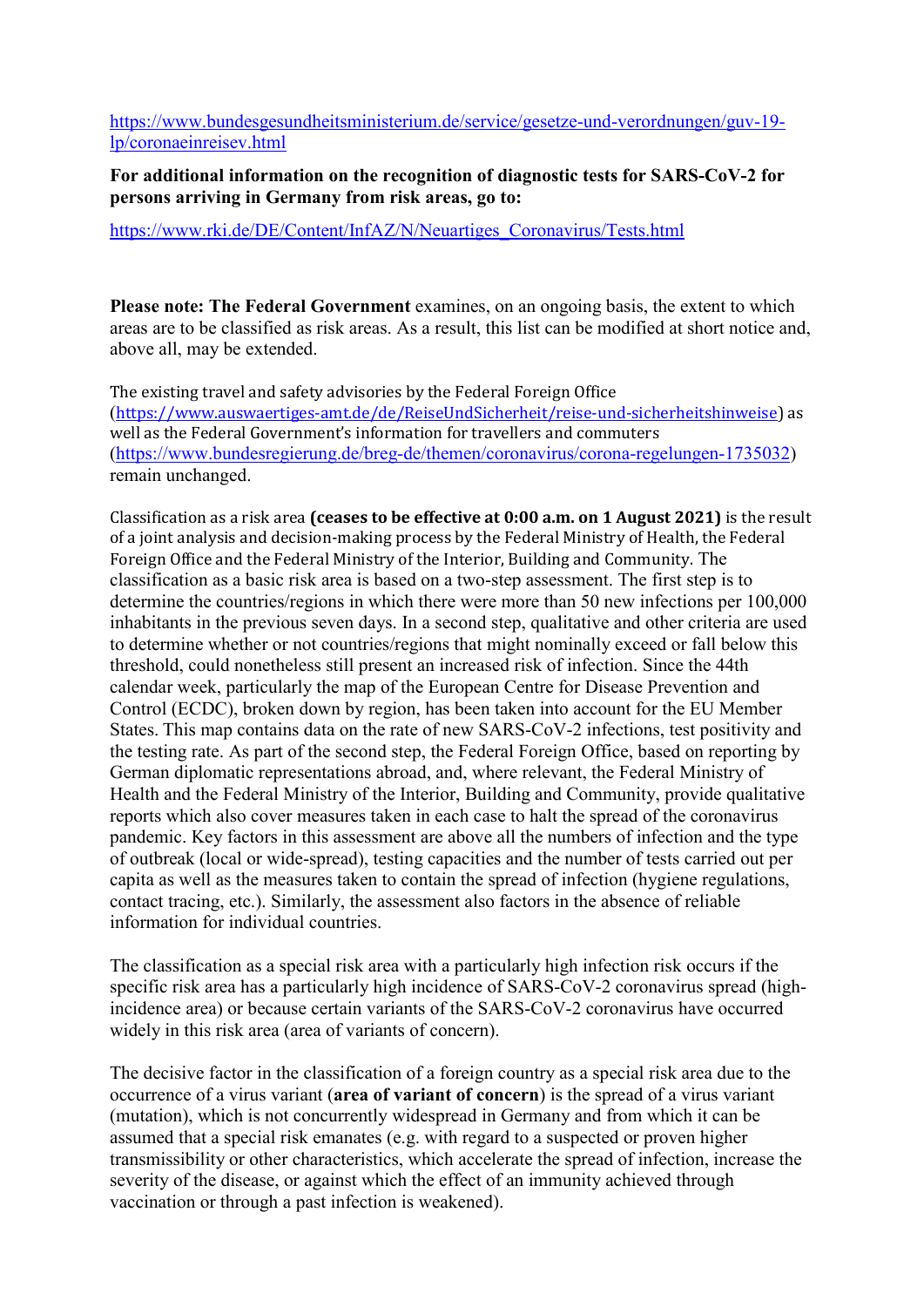**High incidence area or, rather, high risk areas** are risk areas with especially high case rates. As with the risk areas, the classification as a high incidence area or, rather, high risk area is based on a two-step assessment. The first step is to determine the countries/regions in which there were more than 200 new infections per 100,000 inhabitants in the previous seven days. Based on further qualitative and quantitative criteria, a second step can determine whether an especially high risk of infection exists or not, regardless of whether the incidence has been exceeded.

#### **Please note, as of 0:00 a.m. on 1 August 2021, the revised Ordinance on Coronavirus Entry Regulations becomes effective: Accordingly, the classification criteria for highrisk areas (previously high incidence areas) or areas of variants of concern have been amended:**

High-risk areas can be regions with especially high numbers of cases, e.g. a factor of the average seven-day incidence rate per 100,000 inhabitants in Germany. A regular indicator is having a seven-day incidence rate of considerably over 100 . High-risk areas can also be areas in which - based on quantitative or qualitative criteria (for example, the rate of spread present there, a high hospitalization rate, a low rate of testing accompanied by a high rate of positivity, or insufficient or reliable epidemiological data) – a high risk for a SARS-CoV-2 infection is assumed. It is also possible that the area is one in which a variant of SARS-CoV-2 coronavirus has been identified as being present, that is associated with characteristics of increased risk to health (increased transmissibility or morbidity), but that is sensible to vaccines or protection from prior infection.

From 1 August 2021, an area of variants of concern is an area for which it has been determined that a specific variant of the SARS-CoV-2 coronavirus with characteristics of concern, which is not yet widespread in the Federal Republic of Germany, is occurring in this area and for which relevant evidence exists, that either certain vaccines approved in the European Union or a previous infection with the coronavirus SARS-CoV-2 show no or only limited protection against this variant or that it shows other similarly serious characteristics of concern, in particular because it causes more severe disease. The same applies if there is still uncertainty regarding the virus variant with regard to the effects mentioned. A spread of the virus variant in the Federal Republic of Germany is to be assumed if it represents the dominant virus variant in the Federal Republic of Germany.

The classification as a high-risk area or area of variants of concern still only comes into effect on the day following publication of this determination by the Robert Koch Institute on the internet at <https://www.rki.de/risikogebiete>. This should provide travellers and the countries and/or regions concerned time to respond to the classification and make the relevant arrangements.

### **1. The following states/regions are currently considered to be areas of variant of concern:**

- Brazil (area of variant of concern since 19 January 2021; already a basic risk area since 15 June 2020)
- Uruguay (area of variant of concern since 6 June 2021; already a high incidence area or, rather, high risk area since 21 March 2021; already a basic risk area since 15 June 2020)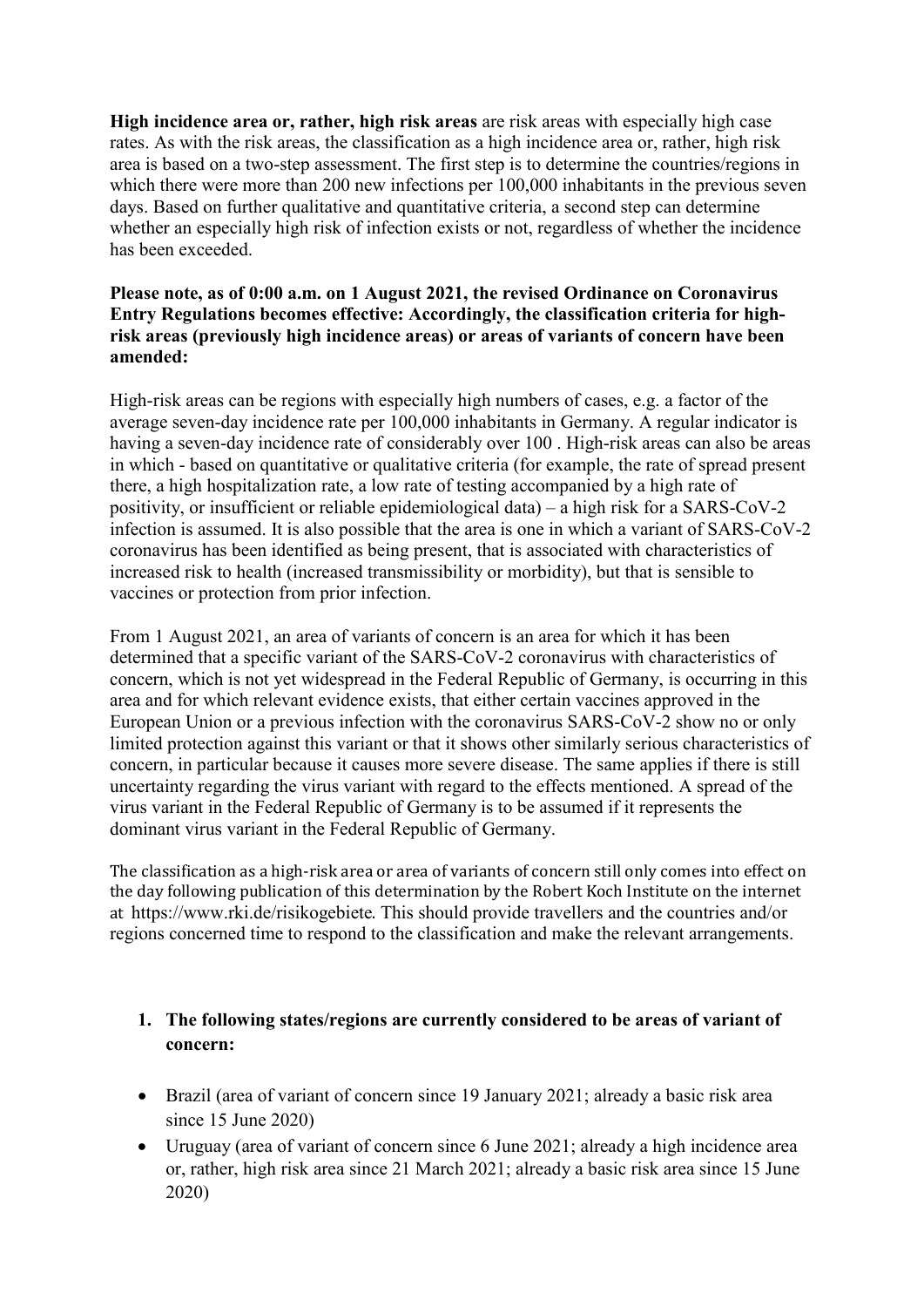•

## **2. The following states are currently considered to be high incidence area or, rather, high risk areas:**

- Andorra (high incidence area or, rather, high risk area since 1 August 2021)
- Argentina (high incidence area or, rather, high risk area since 18 April 2021)
- Bolivia (high incidence area or, rather, high risk area since 24 January 2021)
- Botswana (high incidence area or, rather, high risk area since 1 August 2021)
- Chile (high incidence area or, rather, high risk area since 3 April 2021)
- Colombia (high incidence area or, rather, high risk area since 24 January 2021)
- Costa Rica (high incidence area or, rather, high risk area since 9 May 2021)
- Cuba (high incidence area or, rather, high risk area since 18 July 2021; basic risk area form 28 February 2021 until 17 July 2021)
- Cyprus (high incidence area or, rather, high risk area since 11 July 2021)
- Ecuador (high incidence area or, rather, high risk area since 31 January 2021)
- Egypt (high incidence area or, rather, high risk area since 24 January 2021)
- Eswatini (high incidence area or, rather, high risk area since 1 August 2021)
- Fiji (high incidence area or, rather, high risk area since 11 July 2021)
- Georgia (high incidence area or, rather, high risk area since 25 July 2021; basic risk area form 13 June 2021 until 24 July 2021)
- India (high incidence area or, rather, high risk area since 7 July 2021)
- Indonesia (high incidence area or, rather, high risk area since 18 July 2021; basic risk area form 15 June 2020 until 17 July 2021)
- Iran (high incidence area or, rather, high risk area since 24 January 2021)
- Kuwait (high incidence area or, rather, high risk area since 21 March 2021)
- Lesotho (high incidence area or, rather, high risk area since 1 August 2021)
- Libya (high incidence area or, rather, high risk area since 18 July 2021; basic risk area form 15 June 2020 until 17 July 2021)
- Malawi (high incidence area or, rather, high risk area since 1 August 2021)
- Malaysia (high incidence area or, rather, high risk area since 13 June 2021)
- Mongolia (high incidence area or, rather, high risk area since 13 June 2021)
- Mozambique (high incidence area or, rather, high risk area since 1 August 2021)
- Namibia (high incidence area or, rather, high risk area since 1 August 2021)
- Nepal (high incidence area or, rather, high risk area since 7 July 2021)
- Netherlands incl. the autonomous countries and the Caribbean parts of the Kingdom of the Netherlands (high incidence area or, rather, high risk area since 27 July 2021; mainland Netherland (18 July 2021) and Sint Maarten (6 July 2021) are basic risk areas until 26 July 2021)
- Oman (high incidence area or, rather, high risk area since 20 June 2021)
- Paraguay (high incidence area or, rather, high risk area since 21 March 2021)
- Peru (high incidence area or, rather, high risk area since 3 April 2021)
- Portugal incl. the autonomous regions Madeira and Azores (high incidence area or, rather, high risk area since 7 July 2021)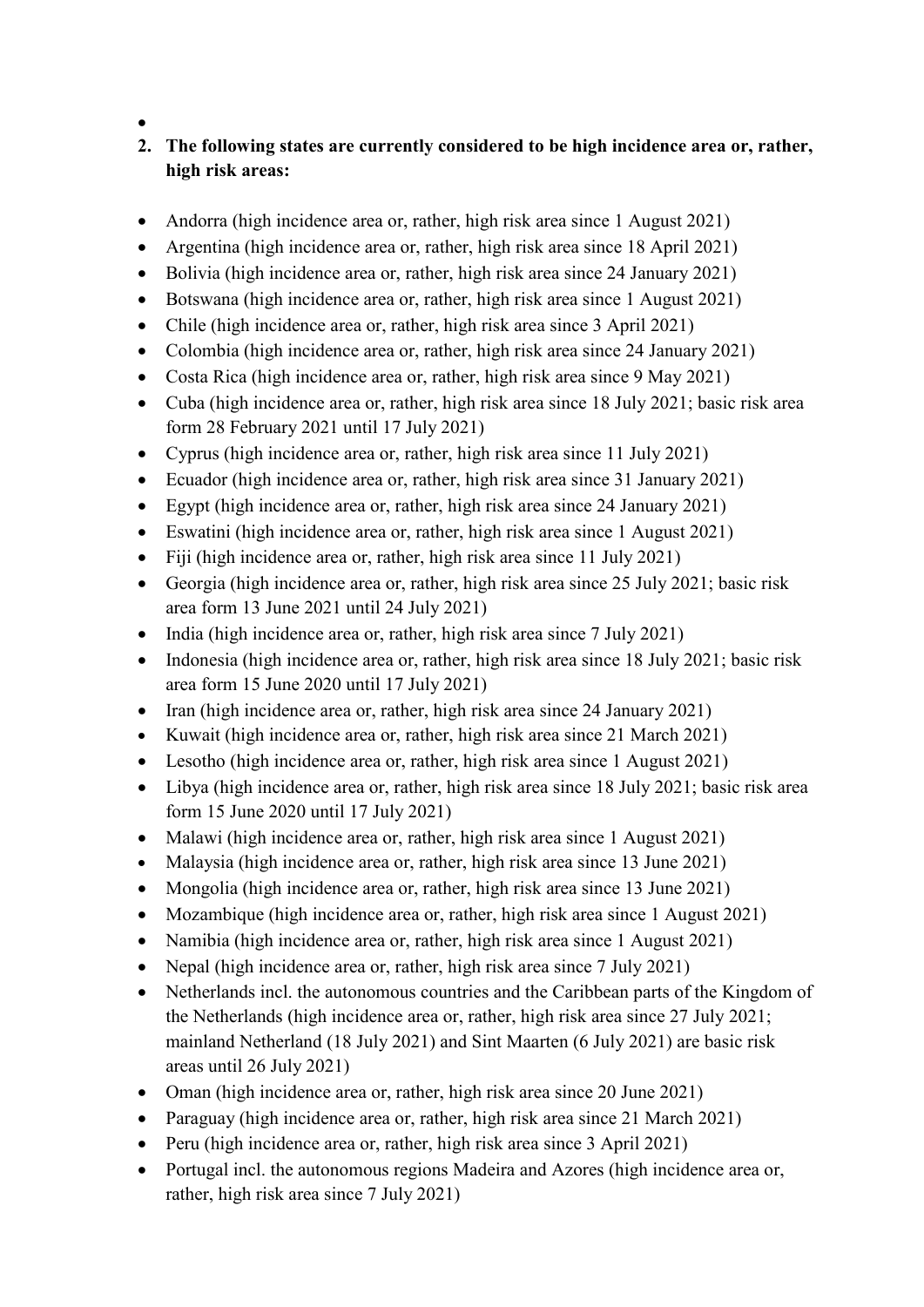- Russian Federation (high incidence area or, rather, high risk area since 7 July 2021)
- Seychelles (high incidence area or, rather, high risk area since 14 February 2021)
- South Africa (high incidence area or, rather, high risk area since 1 August 2021)
- Spain incl. the Balearic Islands and the Canary Islands (high incidence area or, rather, high risk area since 27 July 2021; basic risk area form 11 July 2021 until 26 July 2021)
- Sudan (high incidence area or, rather, high risk area since 31 January 2021)
- Surinam (high incidence area or, rather, high risk area since 23 May 2021)
- Syrian Arab Republic (high incidence area or, rather, high risk area since 31 January 2021)
- Tanzania (high incidence area or, rather, high risk area since 14 March 2021)
- Tunisia (high incidence area or, rather, high risk area since 25 April 2021)
- United Kingdom of Great Britain and Northern Ireland incl. all British Overseas Territories, Isle of Man and the Channel Islands (high incidence area or, rather, high risk area since 7 July 2021)
- Zambia (high incidence area or, rather, high risk area since 1 August 2021)
- Zimbabwe (high incidence area or, rather, high risk area since 1 August 2021)

## **3. The following states/regions are currently considered to be basic risk areas:**

- Afghanistan (since 21 February 2021)
- Algeria (since 15 June 2020)
- Angola (since 15 June 2020)
- Bahamas (since 25 April 2021)
- Bahrain (since 11 July 2021)
- Bangladesh (since 15 June 2020)
- Belarus (since 15 June 2020)
- Belize (since 15 June 2020)
- Benin (since 15 June 2020)
- Bhutan (since 15 June 2020)
- Burkina Faso (since 15 June 2020)
- Burundi (since 15 June 2020)
- Cabo Verde (since 20 June 2021)
- Cameroon (since 15 June 2020)
- Central African Republic (since 15 June 2020)
- Chad (since 15 June 2020)
- Côte d'Ivoire (since 15 June 2020)
- Croatia the following counties are currently classified as basic risk areas: o Zadar (since 27 June 2021)
- Denmark excluded is Greenland (since 25 July 2021)
- Djibouti (since 15 June 2020)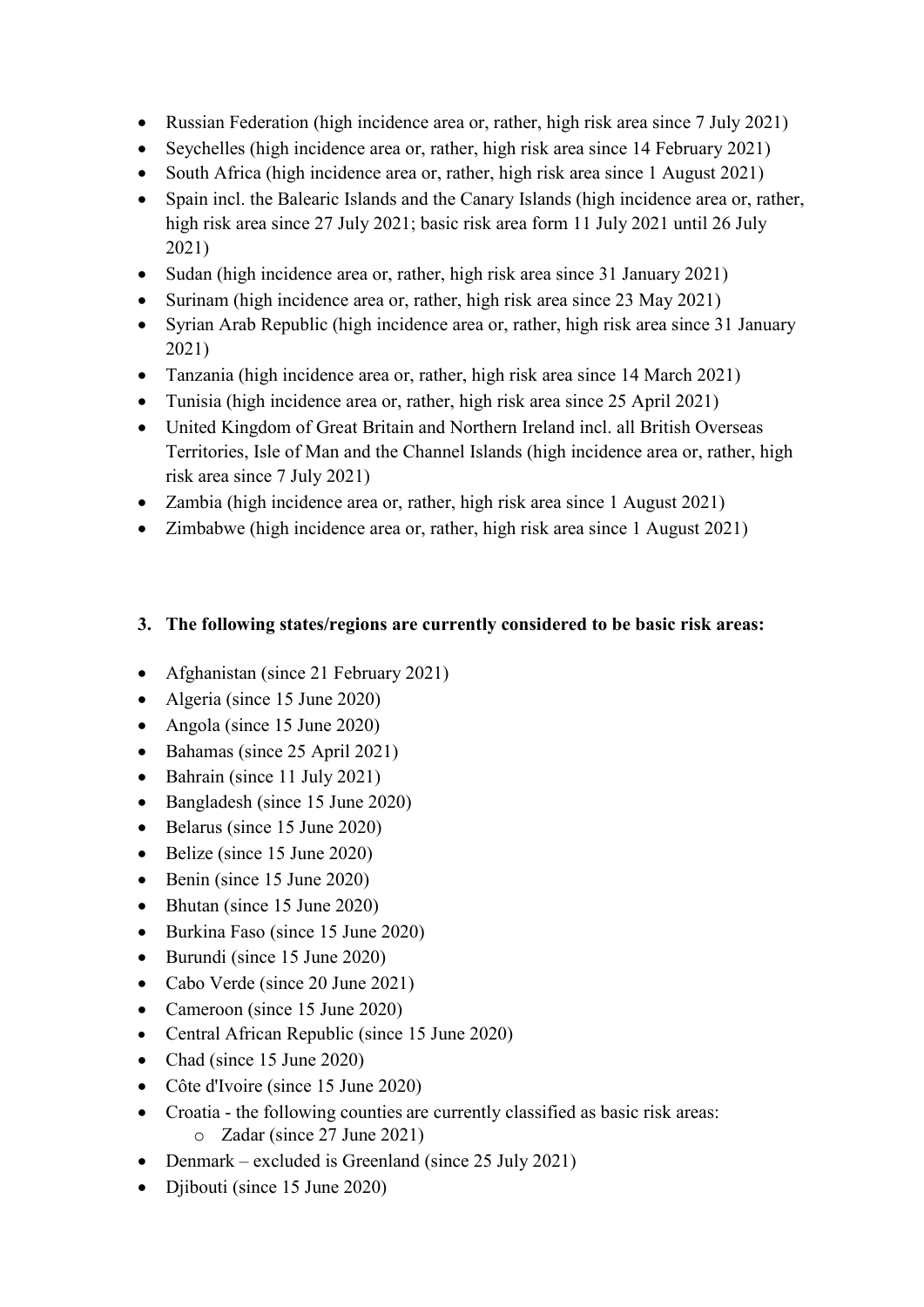- DR Congo (since 15 June 2020)
- El Salvador (since 15 June 2020)
- Equatorial Guinea (since 15 June 2020)
- Eritrea (since 15 June 2020)
- Ethiopia (since 15 June 2020)
- France the following regions and overseas departments are classified as basic risk areas:
	- o Corsica (since 25 July 2021)
	- o Occitanie (since 25 July 2021)
	- o Provence-Alpes-Côte d'Azur (since 25 July 2021)
	- o Réunion (since 28 February 2021)
	- o French Guiana (since 21 August 2020)
	- o St. Martin (since 26 August 2020)
	- o Martinique (since 25 July 2021)
- Gabon (since 15 June 2020)
- Gambia (since 15 June 2020)
- Ghana (since 15 June 2020)
- Greece (since 18 July 2021)
- Guatemala (since 15 June 2020)
- Guinea (since 15 June 2020)
- Guinea-Bissau (since 15 June 2020)
- Guyana (since 15 June 2020)
- Haiti (since 15 June 2020)
- Honduras (since 15 June 2020)
- Iraq (since 15 June 2020)
- Ireland (since 25 July 2021)
- Kazakhstan (since 15 June 2020)
- Kenya (since 15 June 2020)
- Korea (Democratic People's Republic, North Korea) (since 15 June 2020)
- Kyrgyzstan (since 15 June 2020)
- Liberia (since 15 June 2020)
- Madagascar (since 15 June 2020)
- Maldives (since 18 July 2021; high incidence area or, rather, high risk area form 9 May 2021 until 17 July 2021)
- Mali (since 15 June 2020)
- Malta (since 25 July 2021)
- Mauritania (since 15 June 2020)
- Mexico (since 13 June 2021)
- Monaco (since 25 July 2021)
- Morocco (since 15 June 2020)
- Myanmar (since 18 July 2021)
- Nicaragua (since 15 June 2020)
- Niger (since 15 June 2020)